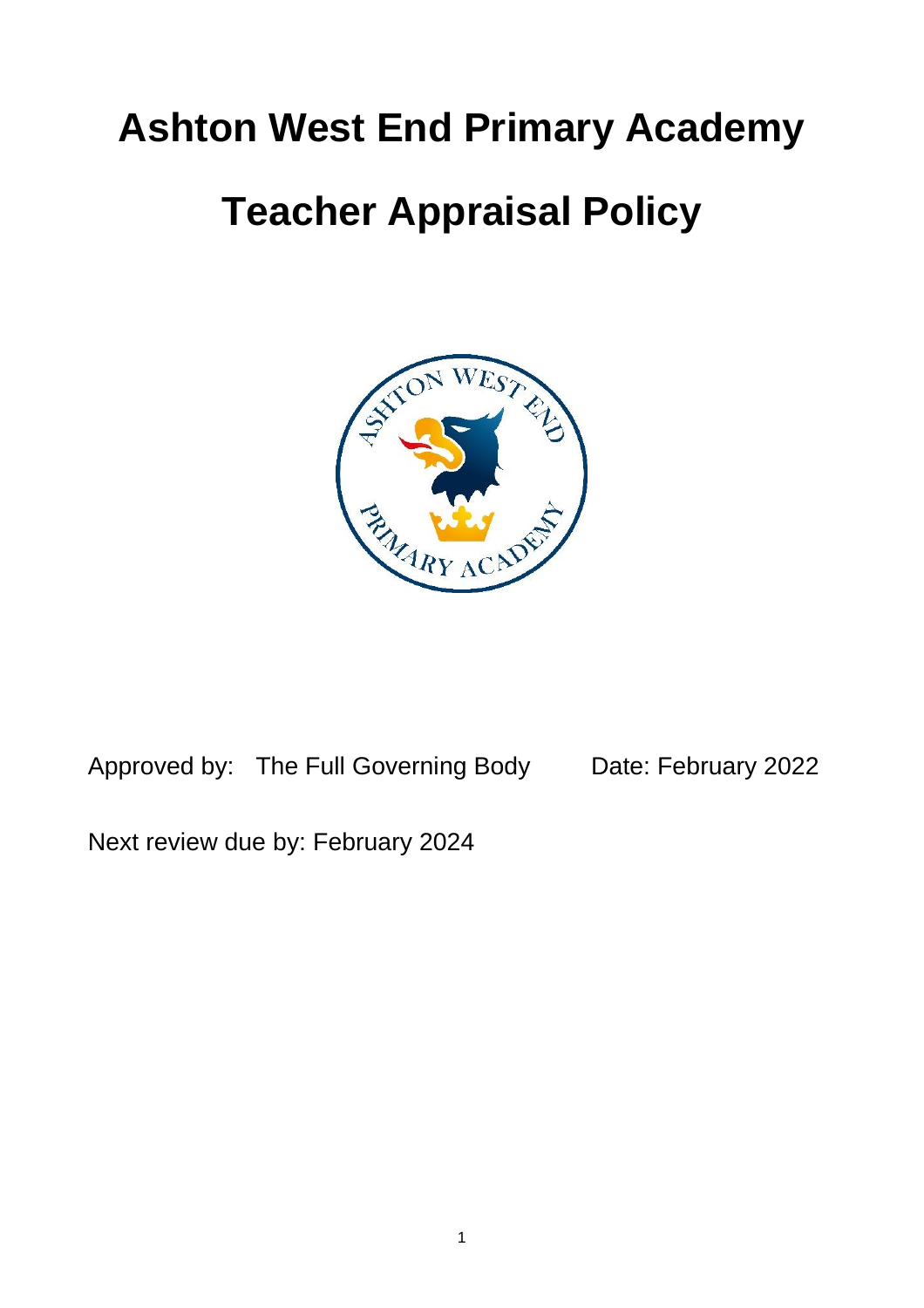# **1. Aims**

This policy aims to:

- Set out the arrangements for appraising teachers, including the process and the responsibilities of individuals
- Ensure consistency and fairness across the school
- Create a process where teachers' professional development is supported and encouraged, in the context of the school's latest Ofsted report, our school improvement plan and the Teachers' Standards
- Ensure teachers have the skills and knowledge they need to fulfil and excel in their role and provide an excellent education to our pupils

The policy applies to all teaching staff employed by the school or local authority, except those on contracts of less than one term, those undergoing induction and those undergoing capability procedures.

# **2. Legislation and guidance**

The minimum national requirements for teachers' appraisal in maintained schools are set out in [The](http://www.legislation.gov.uk/uksi/2012/115/contents/made)  [Education \(School Teachers' Appraisal\) \(England\) Regulations 2012.](http://www.legislation.gov.uk/uksi/2012/115/contents/made)

This policy is based on the [model policy](https://www.gov.uk/government/publications/teacher-appraisal-and-capability-model-policy) produced by the Department for Education (DfE).

As an academy, we are free to determine our own appraisal arrangements. However, where a teacher's contract specifically incorporates conditions from [The Education \(School Teachers' Appraisal\) \(England\)](http://www.legislation.gov.uk/uksi/2012/115/contents/made)  [Regulations 2012,](http://www.legislation.gov.uk/uksi/2012/115/contents/made) these will continue to apply due to The Transfer of [Undertakings \(Protection of](http://www.legislation.gov.uk/uksi/2006/246/contents/made)  [Employment\) \(TUPE\) Regulations 2006,](http://www.legislation.gov.uk/uksi/2006/246/contents/made) which protect employees' terms and conditions when a maintained school becomes an academy.

We have based this policy on the [model policy](https://www.gov.uk/government/publications/teacher-appraisal-and-capability-model-policy) produced by the Department for Education (DfE).

This policy complies with our funding agreement and articles of association.

# **3. Definitions**

In this policy, the term 'teacher' refers to classroom teachers, middle and senior leaders, and the Principal.

Where relevant, we have added further detail regarding arrangements for Principals.

## **4. The appraisal period**

The appraisal period will run for 12 months beginning on the first day of the autumn term. Appraisals will be held during the autumn term.

For teachers on fixed-term contracts of less than 12 months, the appraisal period will be determined by the duration of their contract.

Teachers who start at or leave the school during the appraisal period can have a longer or shorter appraisal period in that appraisal round.

It is intended that teachers will have had their annual appraisal meeting and received their appraisal report by 31<sup>st</sup> October.

It is intended that the Principal will have had their annual appraisal meeting and received their appraisal report by 31<sup>st</sup> December.

# **5. Setting objectives**

Teachers' objectives will be set before, or as soon as possible after, the start of the appraisal period.

The Principal's objectives will be set by the governing board in consultation with the external adviser (see section 9 for more information on appointing an external adviser).

Objectives will: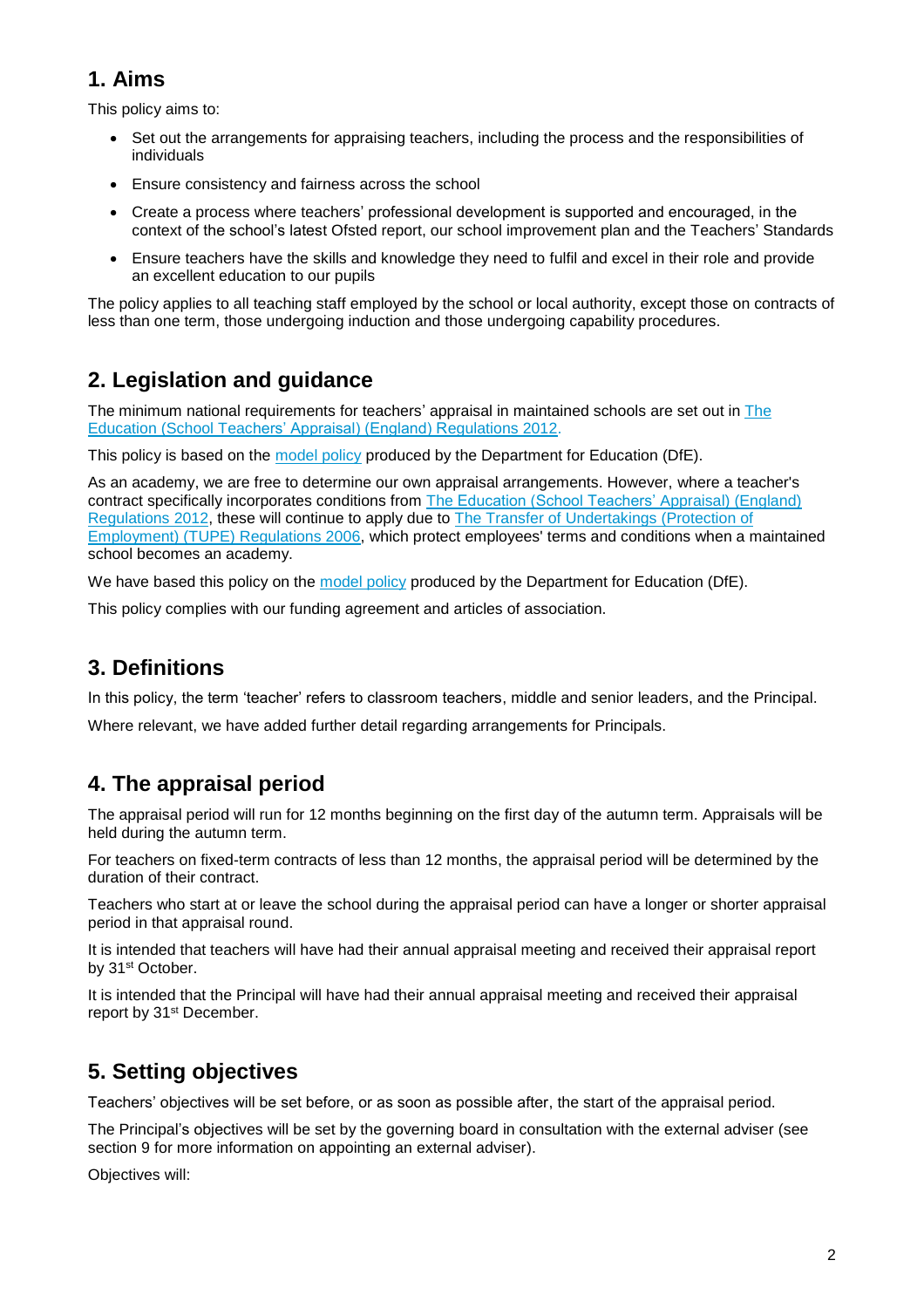- Contribute to improving the education of pupils at the school and the implementation of any school improvement plans. To ensure this happens, the Principal will quality assure all objectives against the school improvement plan
- Be specific, measureable, achievable, realistic and time-bound (SMART)
- Be appropriate to the teacher's role and career experience
- Be revised if circumstances change throughout the year

When objectives are set, teachers will also be informed of the standards their performance will be judged against.

The appraiser and teacher will seek to agree the objectives but, if that is not possible, the appraiser will determine the objectives.

## **6. Standards**

Teachers will be assessed against the Teachers' [Standards.](https://www.gov.uk/government/publications/teachers-standards) The Principal, and other school leaders where relevant, will also be assessed against the [National Standards of Excellence for Headteachers.](https://www.gov.uk/government/publications/national-standards-of-excellence-for-headteachers)

Teachers' performance will also be assessed against the career stage expectations that we have developed.

## **7. Reviewing performance (including observation protocol)**

We will use a range of evidence to judge a teacher's performance:

- Formal and informal lesson observations
- Observations and results from wider school activities, if applicable
- Performance of their pupils
- Reviews of planning and marking
- Parent and pupil voice, if applicable
- Learning environment
- Book scrutiny

#### **7.1 Observation protocol**

We believe that observations are an important way of assessing teachers' performance. They can help identify a teacher's strengths and areas for improvement, and can help us identify areas of good practice that can be shared across the school.

There will be both formal and 'drop in' observations. Teachers with responsibilities outside the classroom will also have these responsibilities observed.

All observations will:

- Be carried out in an objective, fair, professional and supportive manner
- Be carried out by teachers with Qualified Teacher Status
- Provide constructive feedback
- Remain confidential to those who need to know details as part of their jobs

#### **7.2 'Drop in' observations**

Drop-in observations will usually be conducted by members of the SLT in order to monitor the quality of teaching and learning.

Notice of 'drop in' observations will be given the day before.

They will usually last around 20 minutes and may involve the observer talking to pupils and looking at their work.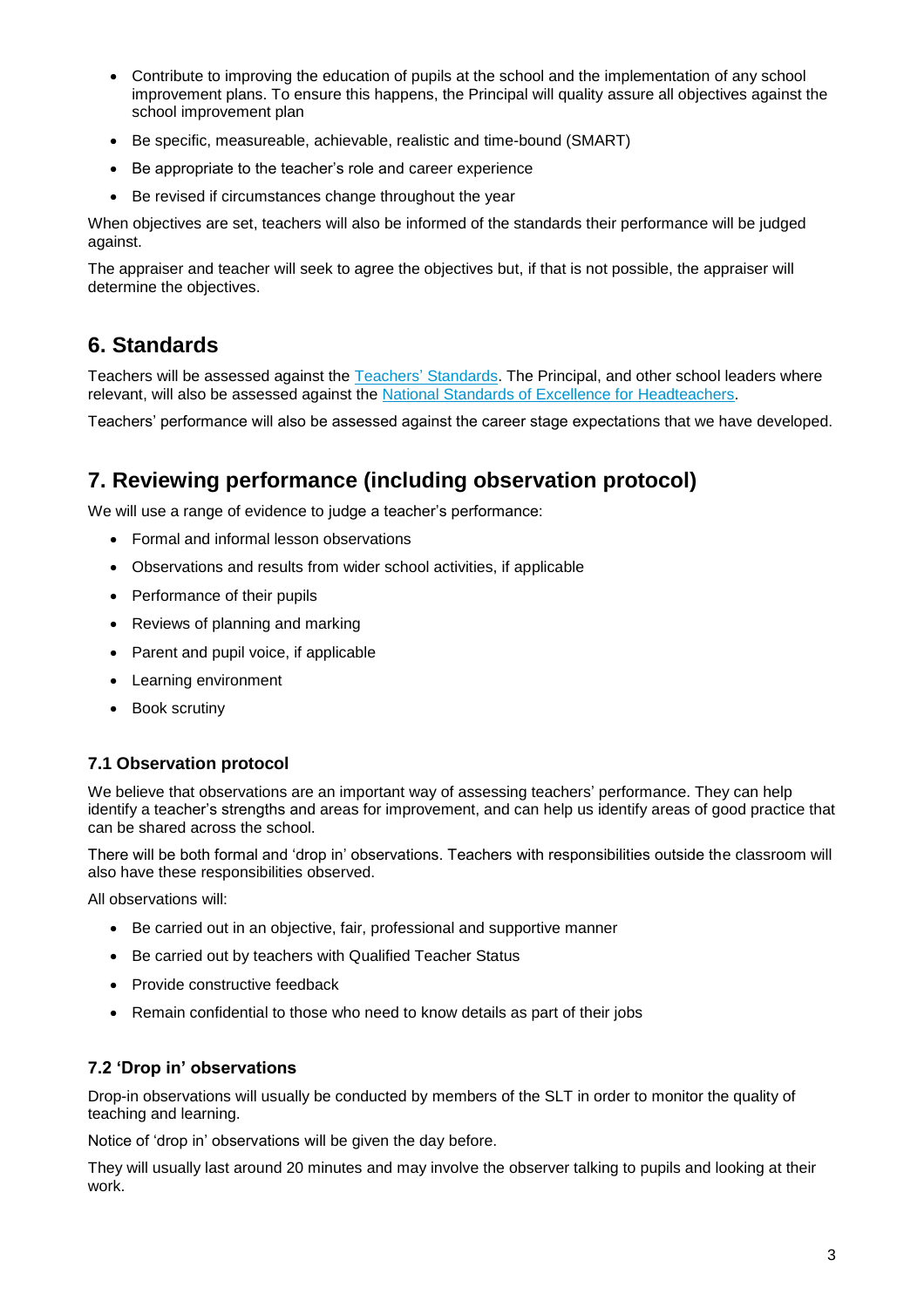The frequency will depend on the individual teacher and the school's needs at the time.

Generally, verbal feedback will be given the following day.

We will use all reasonable endeavours to provide written feedback within 5 working days.

Please note that we also carry out drop-in observations where fellow teachers observe a lesson for their own professional development. Notice may not be given and evidence will not be used as part of the appraisal process.

#### **7.3 Formal observations**

The purpose of formal observations is to assess the teacher's performance and progress against their objectives and the relevant standards.

For example, ECTs and less experienced teachers who have recently started at the school will receive a number of formal observations to establish their strengths and areas for development. A very experienced teacher will typically receive fewer observations.

Teachers will not receive more than three formal observations over the year.

Generally, verbal feedback will be given the following day.

We will use all reasonable endeavours to provide written feedback within 5 working days.

#### **7.4 Additional observations**

Additional formal observations will take place if:

- The teacher requests them
- There are concerns that the teacher's performance is not up to standard (this may be triggered by poorly performing or poorly behaved pupils)
- The teacher is subject to formal capability proceedings

The above protocols will still apply to these additional observations.

## **8. Annual assessment**

Performance will be reviewed and addressed on a regular basis throughout the year in termly meetings with the teacher's line manager.

The appraisal meeting is the end point of the annual appraisal process and will take place in the autumn term. In this meeting, the appraiser will:

- Review the relevant evidence
- Assess performance in the appraisal period against the relevant standards
- Assess performance in the appraisal period against objectives
- Discuss the teacher's professional development needs and identify action that should be taken
- Discuss the teacher's wellbeing, career aspirations and any difficulties they may be facing
- If necessary, discuss the teacher's underperformance and put a plan in place to address it. They should also inform the teacher that if performance does not improve, capability proceedings may begin, where applicable

## **9. Conducting annual appraisal meetings**

The Principal's appraisal meeting will be conducted by the governing board. To support the Principal's appraisal, the governors will appoint an external adviser with relevant skills and experience. The adviser may be from the local authority, a neighbouring local authority, or an external consultant.

The governing board will typically delegate the Principal's appraisal to a sub-group of three governing board members with a wide range of experience and knowledge of the school. This will not include any staff governors.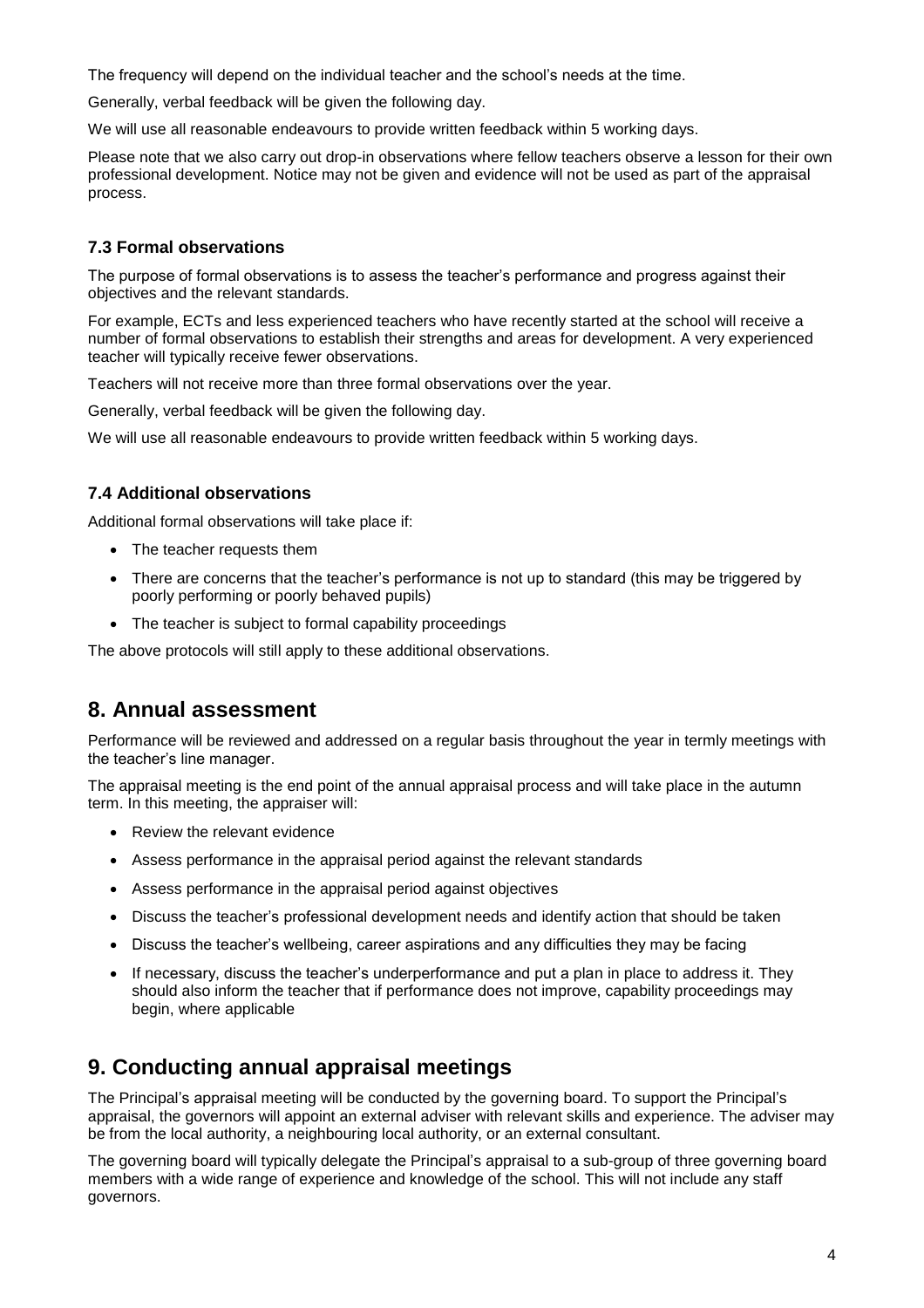There must also be three non-staff governors, including either the chair or vice-chair, who are not involved in the appraisal whatsoever, to enable them to sit on an appeals panel if necessary.

The Principal will decide who will appraise teachers. Unless there is a good reason not to, this will normally be the teacher's line manager. By way of example, a 'good reason' could be a poor or deteriorating working relationship between the teacher and line manager, including where a formal grievance has been lodged by the teacher citing their line manager.

All appraisers will be provided with appropriate training.

Appraisal meetings will take place within the teacher's normal working hours and will typically last for at least an hour. Scheduling appraisal meetings for an hour and a half is therefore recommended.

## **10. Appraisal report**

Teachers will be provided with a written report of their appraisal. The report will be completed by the person who conducted the appraisal. We will use all reasonable endeavours to complete this within 5 working days.

This will include:

- An assessment of the teacher's performance against their objectives and the relevant standards
- An assessment of the teacher's training and development needs, and the action that should be taken to address them
- Where relevant, a recommendation on pay progression

There will be space in the report for the teacher's own comments.

After the report has been issued, we will hold review meetings where teachers can discuss the contents of their report if they wish.

Teachers will sign the appraisal report to say they have seen it and agree with its content. Teachers can appeal to the Principal, and the Principal can appeal to the governing board, if they disagree with the contents of the report and the pay recommendation it makes.

A template appraisal report can be found in appendix 2.

### **11. Concerns about a teacher's performance**

If it becomes clear a teacher is having difficulties at any point during the appraisal period, they will be provided with additional support.

This will begin with a meeting with their line manager, where the problem will be discussed, and potential solutions identified. A performance improvement plan may be created.

The nature of the support will be based on the individual's circumstances. For example, teachers whose difficulties are linked to a long-term health condition may be referred to the occupational health service. Teachers new to the school may be given a mentor or coach.

The concerns may be of a nature that would usually involve beginning the capability procedure. In these cases, refer to our capability policy.

## **12. Confidentiality**

The appraisal process and relevant documents are strictly confidential. Only staff members who need the information in order to do their jobs will have access to the information.

Appraisal information will be anonymised when information is reported to the governing board.

Appraisal records will be kept securely in the teacher's personnel file.

## **13. Monitoring arrangements**

The governing board will monitor and review the effectiveness of the appraisal arrangements. The Principal will monitor objectives and assessments to ensure consistency.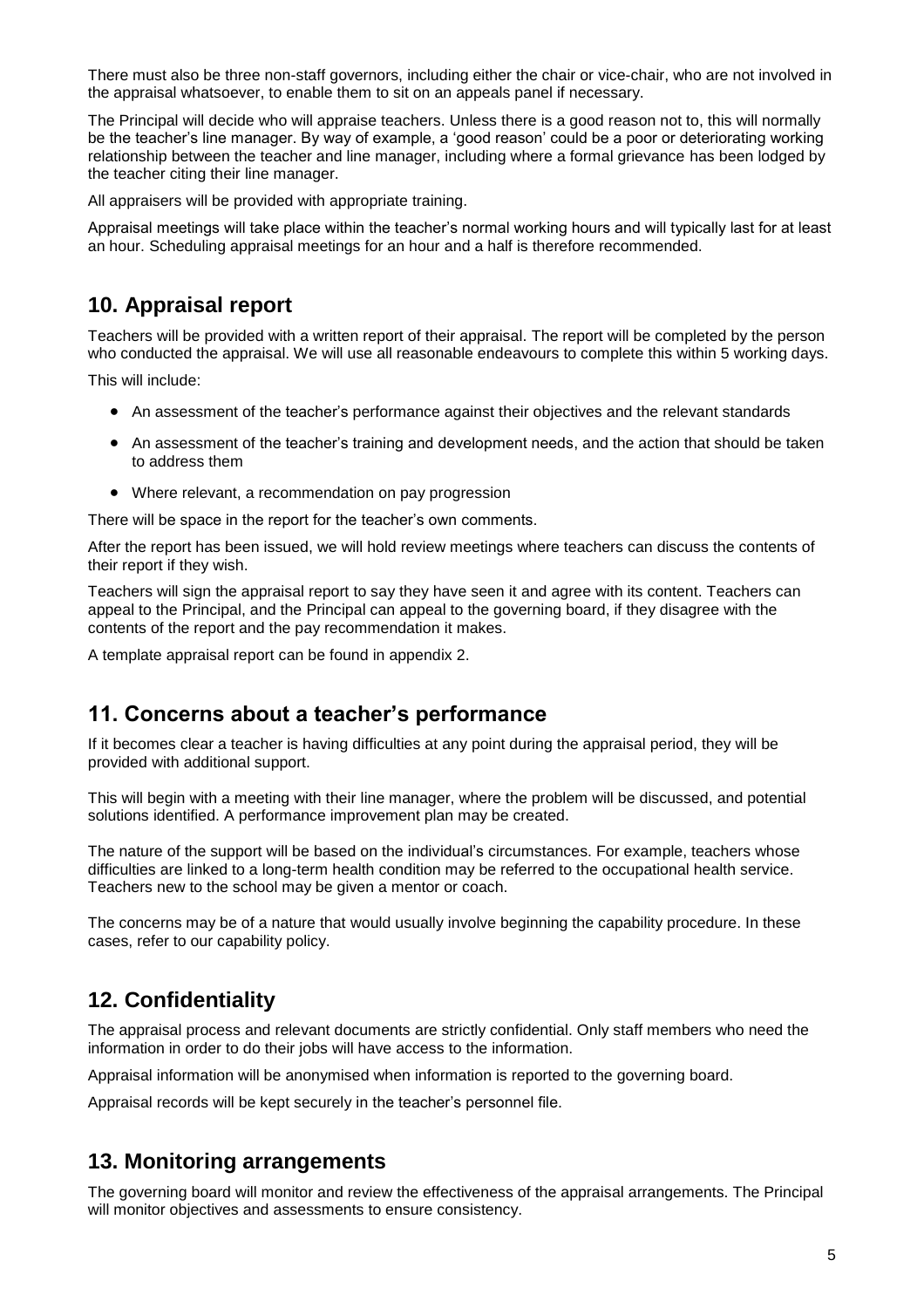This policy will be reviewed every two years.

The governing board will be responsible for approving this policy.

# **14. Links with other policies**

This policy should be read in conjunction with our capability and pay policies.

The capability policy will be used where this policy has not been able to address concerns with a teacher's performance. It applies to all staff, not just teaching staff.

The pay policy sets out how pay increases will be awarded, based on the results of a teacher's appraisal.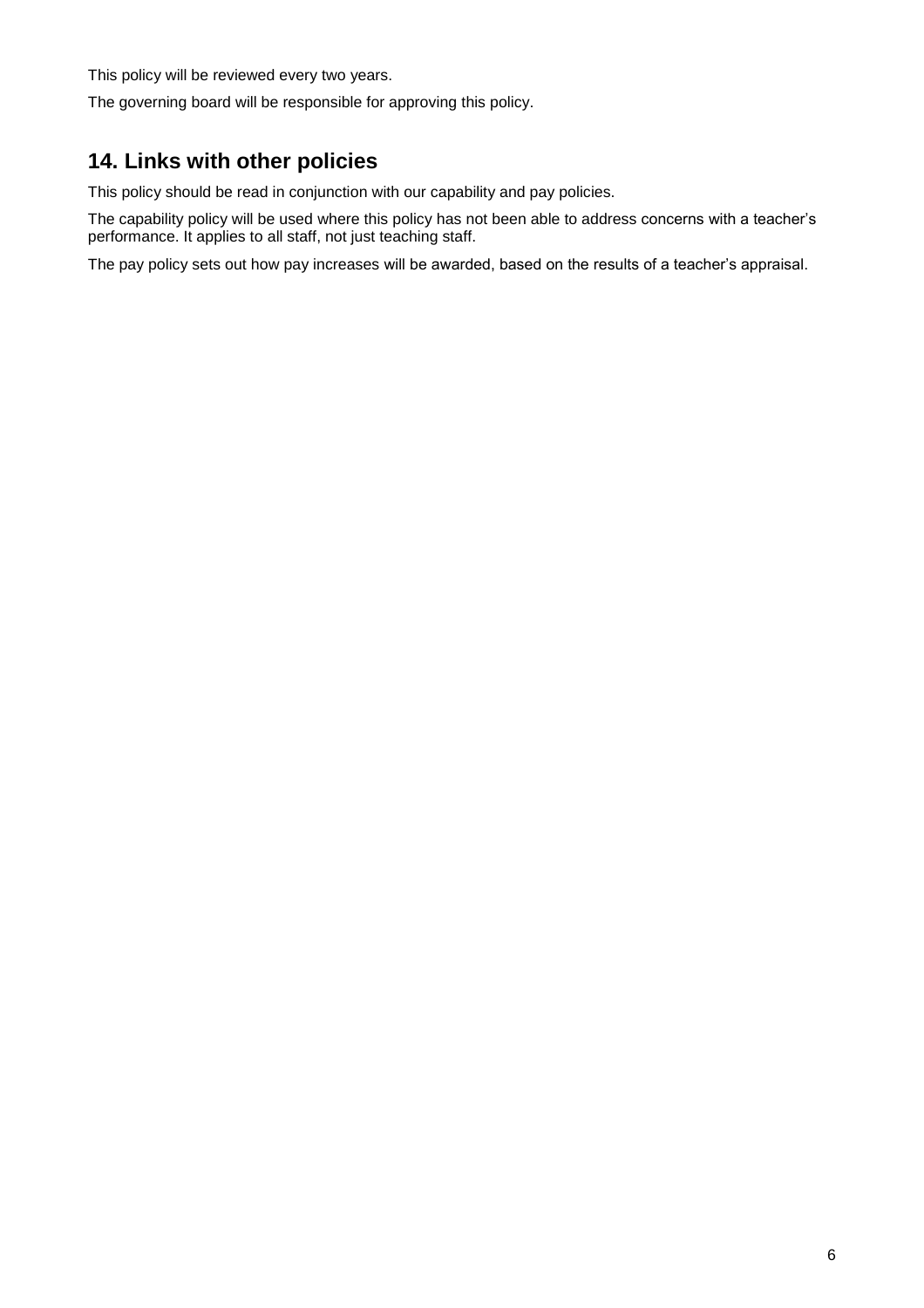| <b>Appendix 1: appraisal timeline</b> |  |  |  |
|---------------------------------------|--|--|--|
|---------------------------------------|--|--|--|

| Date                       | <b>Action</b>                                                                                                 |
|----------------------------|---------------------------------------------------------------------------------------------------------------|
| July                       | Appraisal meeting held to review the previous<br>appraisal period.                                            |
| <b>End of July</b>         | Discuss and set objectives, inform teachers of the<br>standards their performance will be assessed<br>against |
| First day of autumn term   | Appraisal cycle begins                                                                                        |
| 30 October                 | Appraisal process is completed for teachers,<br>deadline for appraisal reports to be sent                     |
| 31 December                | Appraisal process is completed for the Principal,<br>deadline for appraisal report to be sent                 |
| Termly throughout the year | Meetings held to review progress                                                                              |
| Throughout the year        | Formal and drop-in observations and monitoring<br>take place, constructive feedback is provided               |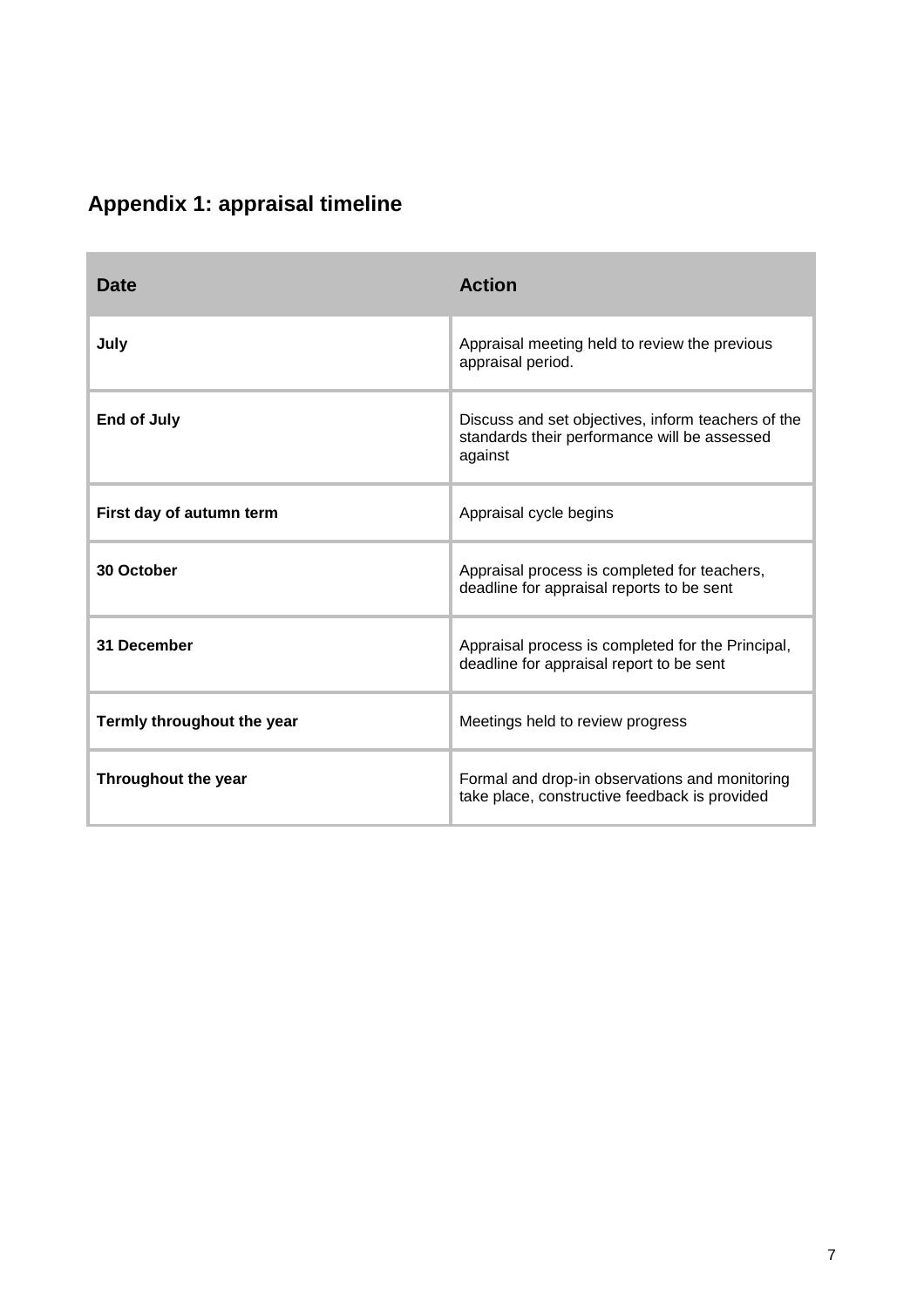# **Appendix 2: appraisal report template**

This template can be used following appraisal meetings to send a record to the teacher.

| <b>Review</b>                  |                 |                 |  |              |  |  |
|--------------------------------|-----------------|-----------------|--|--------------|--|--|
| School year:                   |                 |                 |  |              |  |  |
| Assessment against objectives: |                 |                 |  |              |  |  |
| Objective 1:                   |                 |                 |  |              |  |  |
| Fully achieved                 |                 | Partly achieved |  | Not achieved |  |  |
| Comments:                      |                 |                 |  |              |  |  |
|                                |                 |                 |  |              |  |  |
| Objective 2:                   |                 |                 |  |              |  |  |
| Fully achieved                 | Partly achieved |                 |  | Not achieved |  |  |
| Comments:                      |                 |                 |  |              |  |  |
|                                |                 |                 |  |              |  |  |
| Objective 3:                   |                 |                 |  |              |  |  |
| Fully achieved                 | Partly achieved |                 |  | Not achieved |  |  |
| Comments:                      |                 |                 |  |              |  |  |
|                                |                 |                 |  |              |  |  |
| Objective 4:                   |                 |                 |  |              |  |  |
| Fully achieved                 |                 | Partly achieved |  | Not achieved |  |  |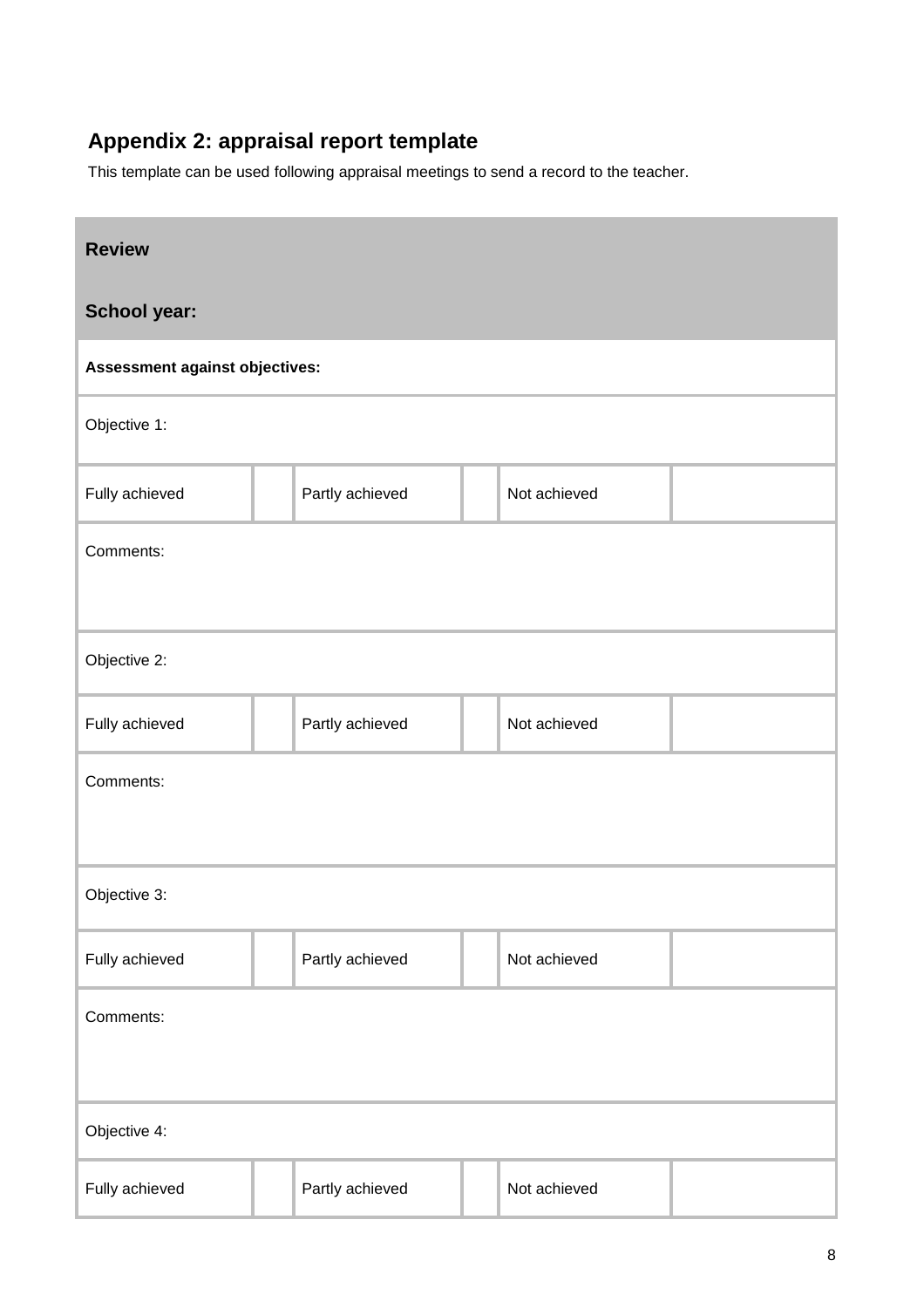## **Assessment against standards**

Standards that apply (i.e. the Teachers' Standards and any other relevant standards):

Comments: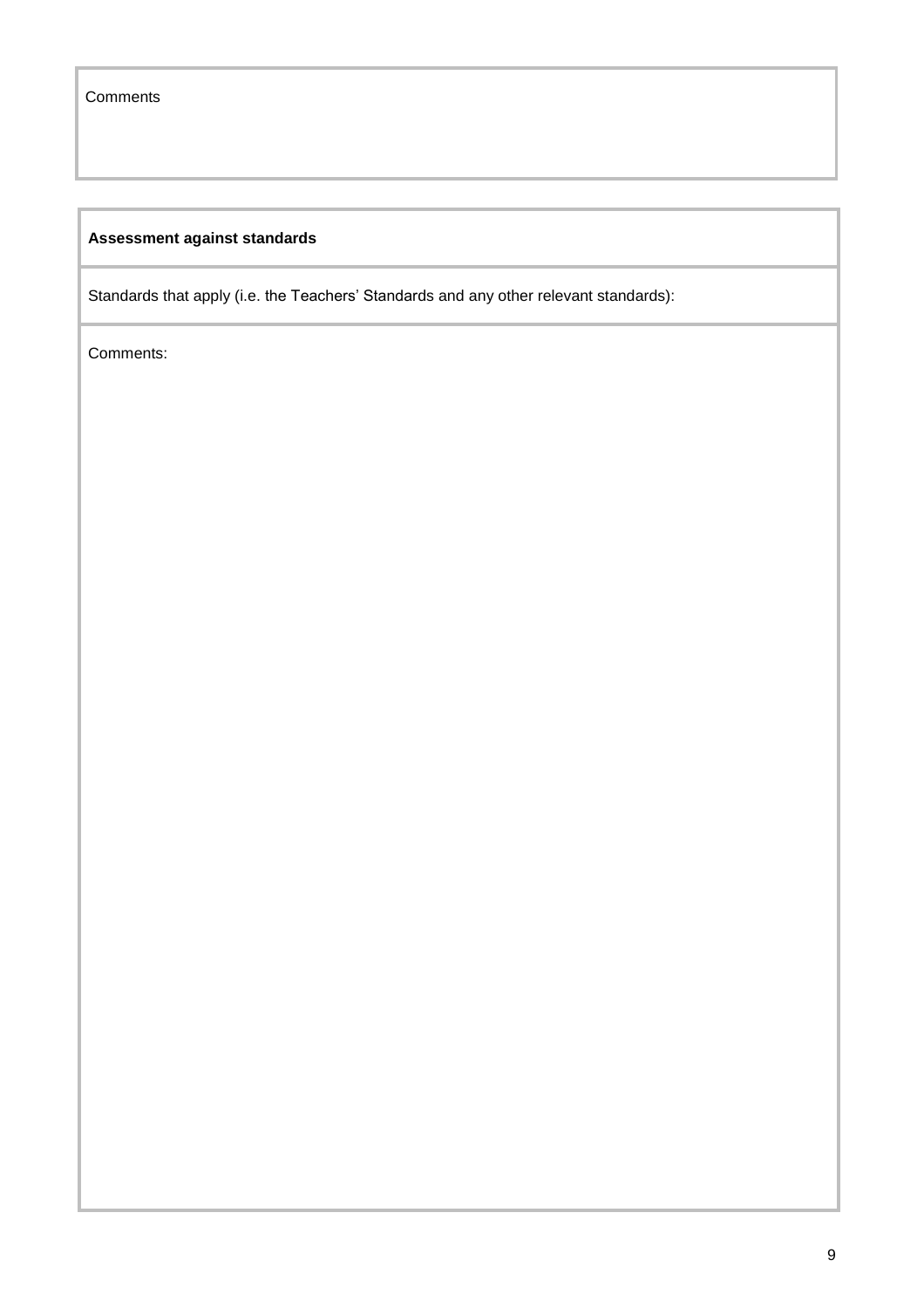**Recommendation for pay progression (where applicable)**

Is pay progression being recommended?

*(Recommendations are subject to the approval of the pay committee)*

If so, what is the recommended new salary?

Reasons:

Reviewer signature:

Reviewee signature: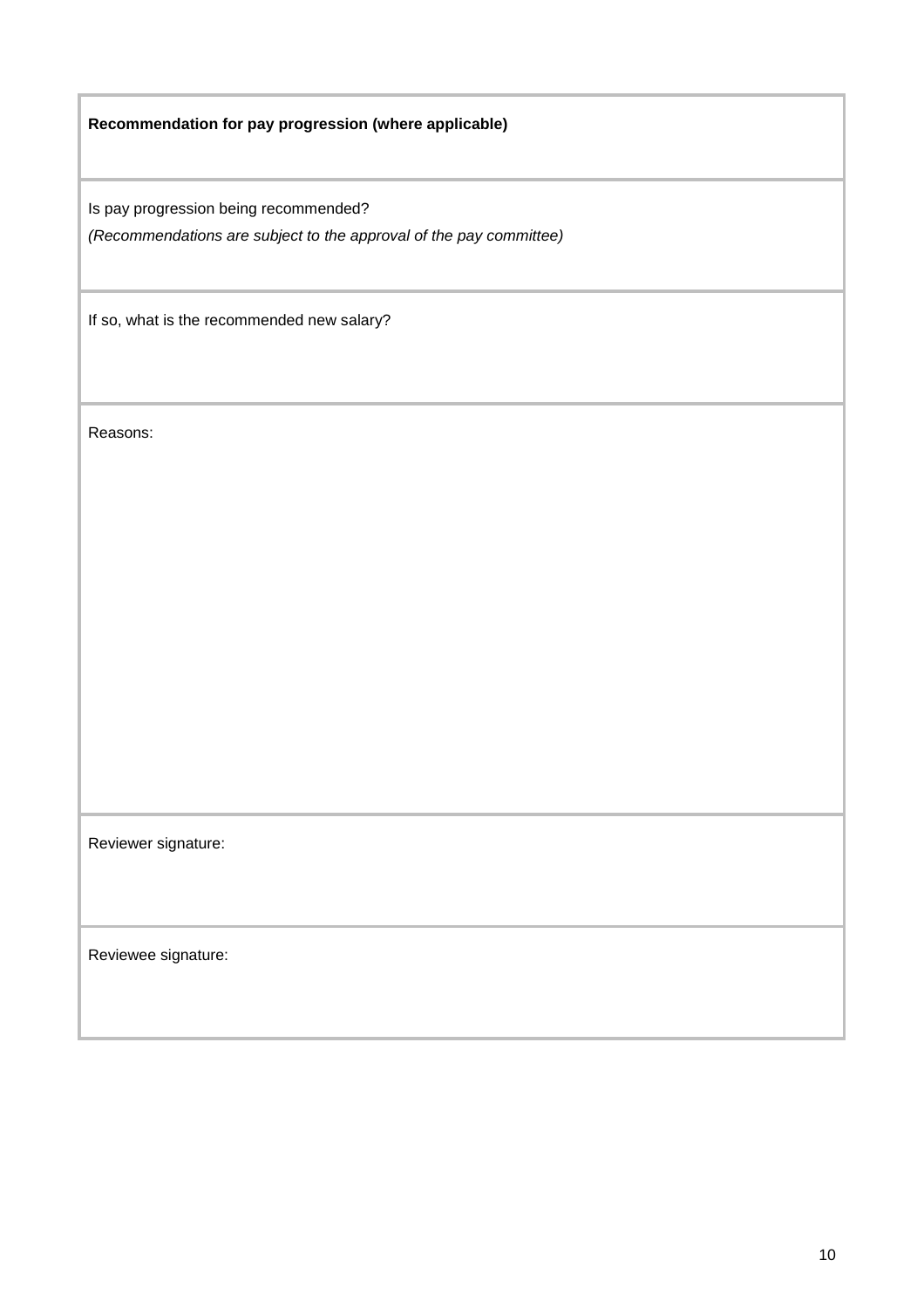| <b>Planning</b>                                                |
|----------------------------------------------------------------|
| Planning for the next school year:                             |
| New objectives                                                 |
| Objective 1:                                                   |
| Steps to achieve, evidence to assess progress, and timescales: |
| Objective 2:                                                   |
| Steps to achieve, evidence to assess progress, and timescales: |
| Objective 3:                                                   |
| Steps to achieve, evidence to assess progress, and timescales: |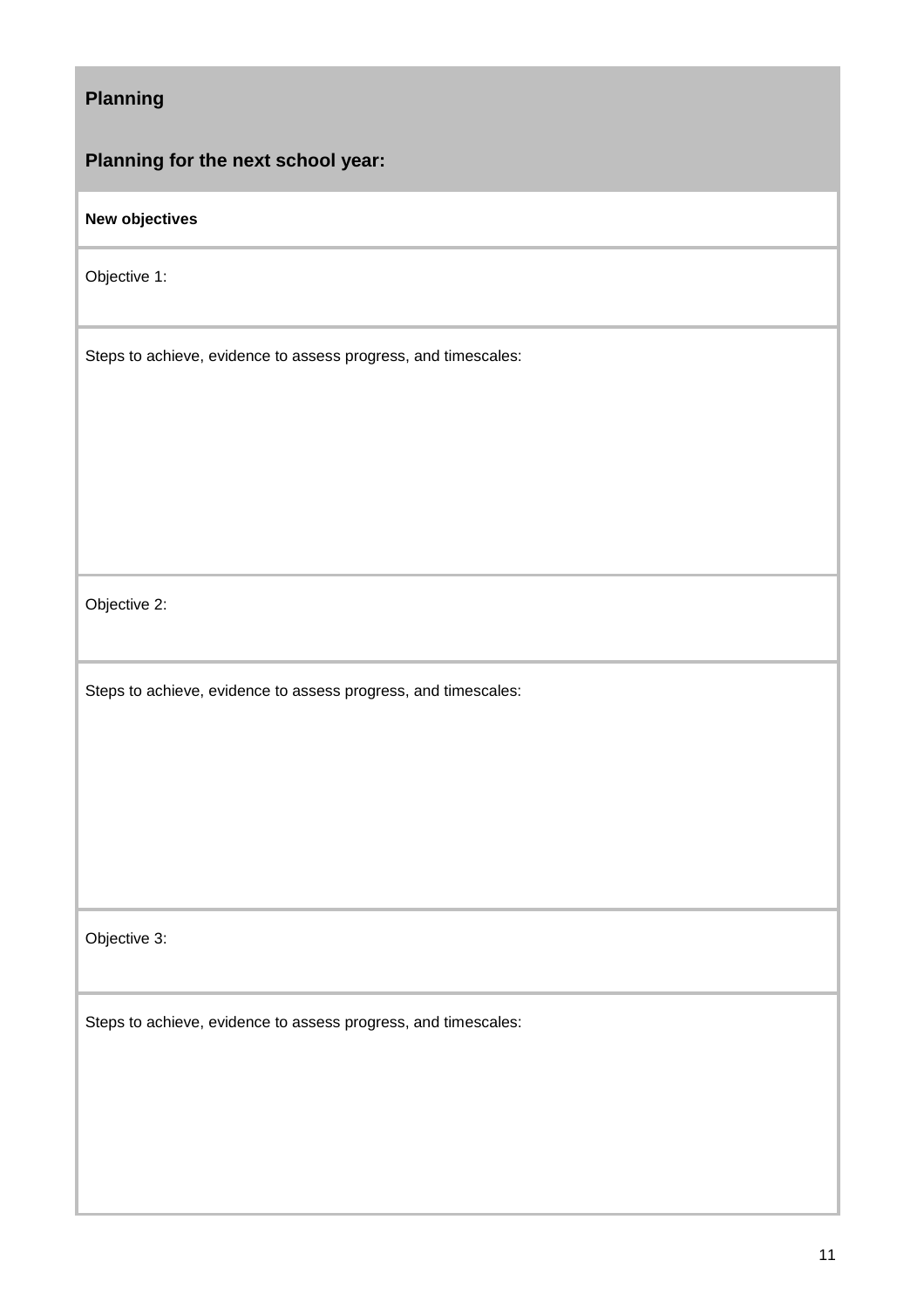Objective 4:

Steps to achieve, evidence to assess progress, and timescales:

#### **Standards**

Standards to focus on:

(for example, Teachers' Standard 2: 'Promote good progress and outcomes by pupils')

Evidence to assess progress and timescales:

#### **Training and development**

Focus: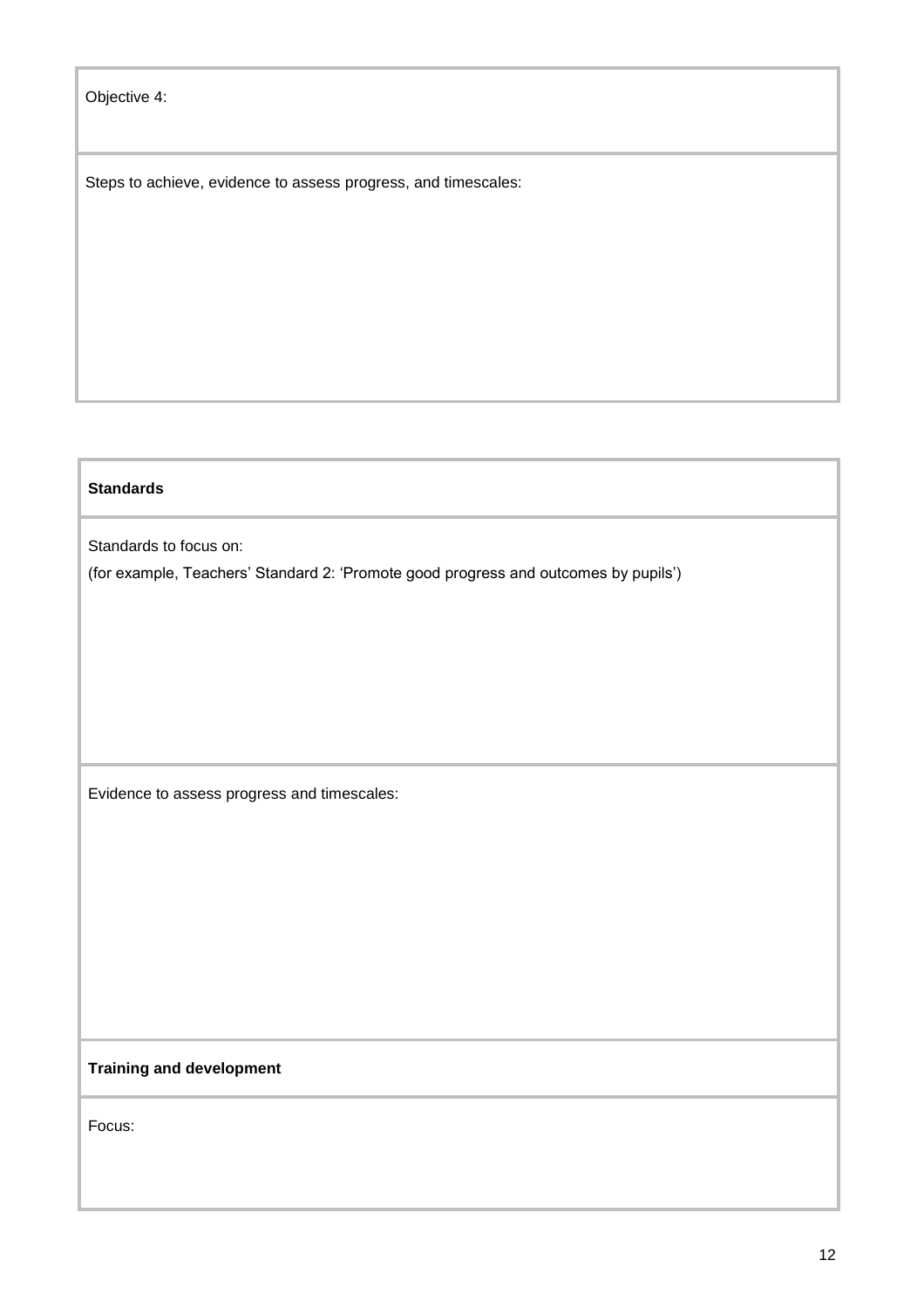| Action:        |  |  |  |
|----------------|--|--|--|
|                |  |  |  |
|                |  |  |  |
| Support:       |  |  |  |
|                |  |  |  |
|                |  |  |  |
|                |  |  |  |
| Timescales:    |  |  |  |
|                |  |  |  |
|                |  |  |  |
|                |  |  |  |
| $C$ and manufa |  |  |  |

| <b>Comments</b> |
|-----------------|
| Reviewer:       |
|                 |
|                 |
|                 |
| Reviewee:       |
|                 |
|                 |
|                 |
| Signatures      |